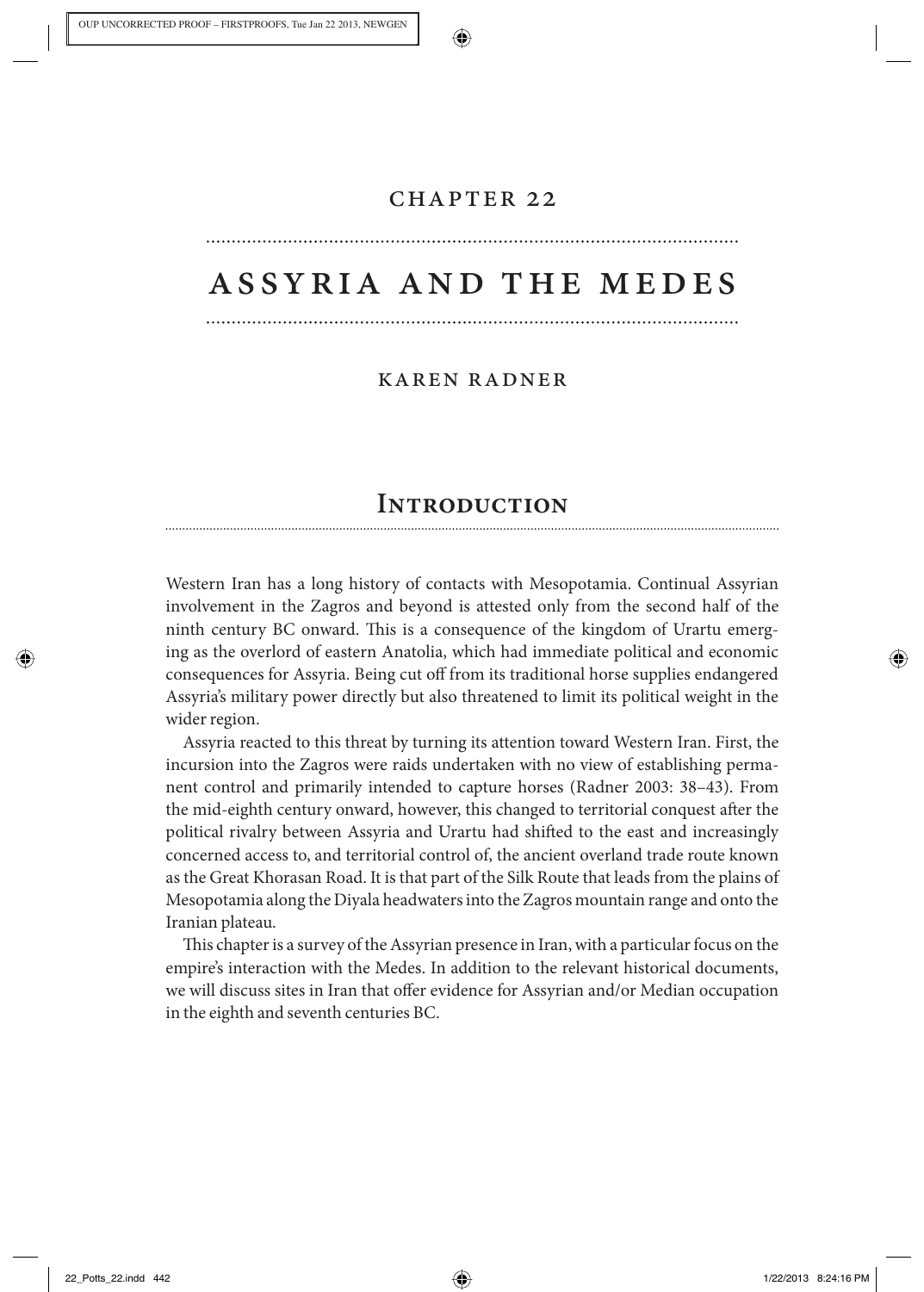

# **The first Assyrian provinces in Iran: Bit-Hamban and Parsua**

During their excursions into the east, the Assyrians often encountered evidence of previous cultural contacts with Mesopotamia: for example, the city of Silhazi was also known under the name "Fortress of the Babylonian" and there was a temple for Marduk at the city of Til-Aššurî, whose name means "ruin mound of the Assyrians" (Kroll and Radner 2006: 221). The usual route from central Assyria led through the province of Mazamua (established in 842 BC; Radner 2008: 51–2, no. 22), which corresponded to the Shahrizor plain in the Iraqi province of Sulaimaniyah. The city of Dur-Aššur (Bakr Awa near Halabja; Miglus et al. 2011), conquered and renamed (from Atlila) by Assurnasirpal II (r. 883–859 BC), constituted Assyria's most important gateway into the east and fulfilled the function of a gathering point for the army before they set off into the Zagros, until the reign of Assurbanipal (r. 668– *c.* 627 BC; Borger 1996: 220: Prism B III 21–2 and parallels).

 While there was always an awareness of the long shared history of the regions on both sides of the Zagros range (cf. Reade 1978; Abdi and Beckman 2007), the political and cultural contacts gained significantly in depth and focus when Tiglath-pileser III of Assyria (r. 744–726 BC) established as the result of his very first military campaign in 744 BC two provinces in Iran, Parsua and Bit-Hamban (Radner 2003: 44, 49–50, 57). For the first time in its history, Assyria directly controlled territory situated on the eastern slopes of the Zagros and along the Iranian part of the Silk Road.

The province of Parsua was situated in the northeastern headwaters of the Diyala (= Ab-e Sirwan), in the region of modern Sanandaj in the Kordestan province (Zadok 2001). Its capital was Nikkur (Radner 2003: 57) but the location of that city is unknown. Parsua adjoined Mazamua and the boundary between these two Assyrian provinces coincides roughly with the modern border between Iraq and Iran. Parsua shared its northern border with the kingdom of Mannea (south of Lake Urmiya, with Qalaichi Tepe near Bukan as one of its centers: Hassanzadeh and Mollasalehi 2011) while Tiglath-pileser's second Iranian province Bit-Hamban, with the capital of the same name (Radner 2003: 57), was situated to the south of Parsua in the region of Kermanshah (Reade 1978: 138–9) along the main route of the Great Khorasan Road.

The governor of Mazamua, Aššur-da'nanni (year eponym in 733 BC), was tasked with supporting the newly established provincial administrations of Parsua and Bit-Hamban. He was specifically charged with monitoring and controlling the Medes, who were Assyria's new neighbors in the east. This is clear from one of his letters to the king (NL 100; Luukko in press: no. 90) but especially from the fact that he led the campaign "against the mighty Medes of the rising sun" (Tadmor and Yamada 2011: nos. 41: 13'–15' and 47: 42) in 737 BC. This expedition brought the Assyrian forces into Median territories as far east as Mount Bikni: if this is indeed the Demavend range just north of Tehran (Reade 1995: 40), then only this mountain ridge separated the Assyrian troops from reaching the Caspian Sea. Unlike the war of conquest in 744, this second campaign

↔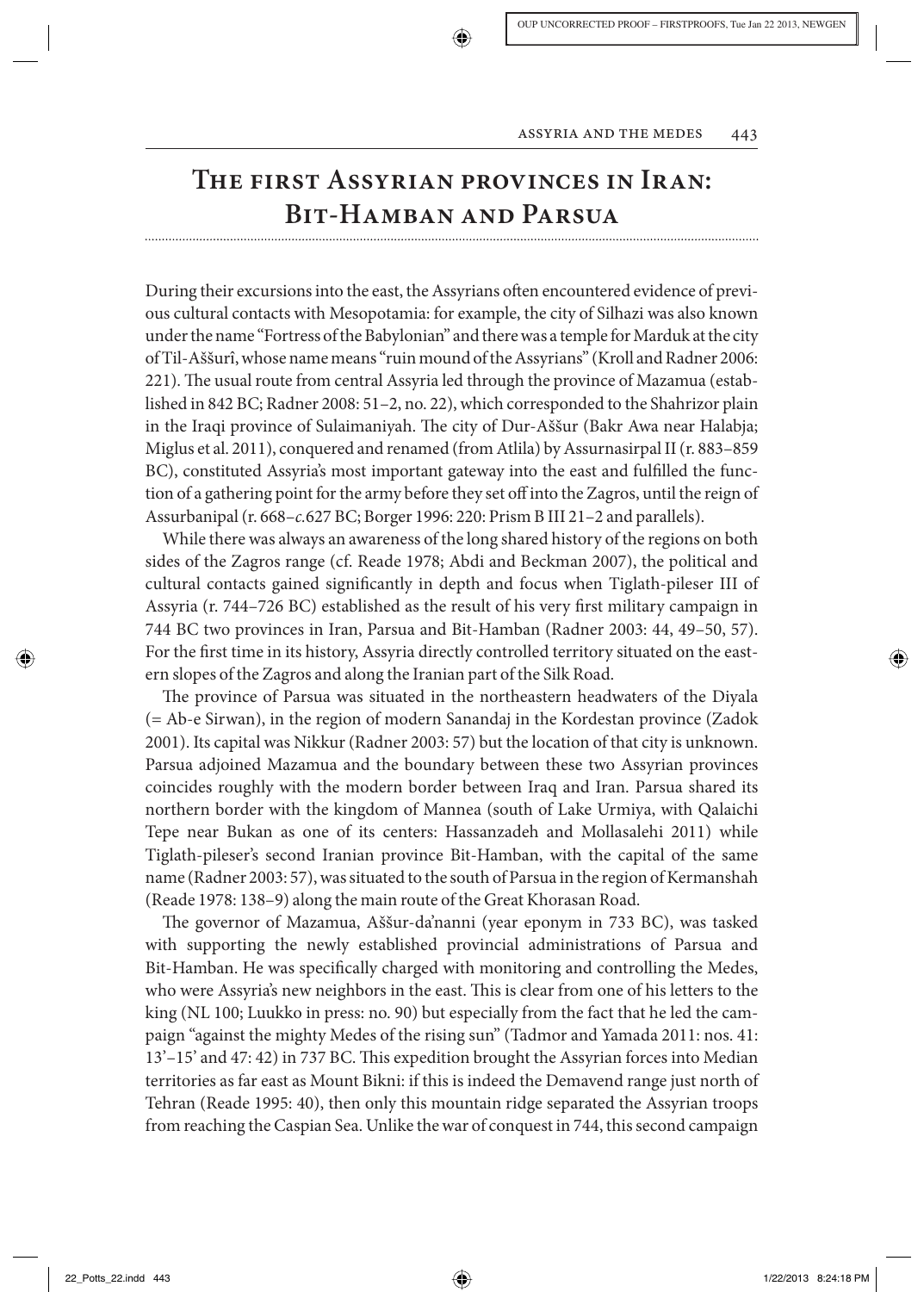

had the character of a reconnaissance mission, undertaken in order to gather knowledge and make new contacts in the east.

 According to the Assyrian sources from Tiglath-pileser III onward, both in royal inscriptions and archival documents, the Medes were politically organized in small principalities led by a hereditary ruler called "city lord" ( *bēl āli* ), highlighting the limited geographical influence they exercised (Lanfranchi 2003: 92–6); while all Median states encountered by the Assyrians are said to be controlled by a city lord, this political setup is not exclusive to the Medes but shared by other small states along the Great Khorasan Road such as in Namri, Bit-Sangibuti and Bit-Abdadani (Radner 2003: 49–50). The local rulers entered vassals treaties with the Assyrian king which gave them protection against the empire's aggression but also against other powerful territorial states such as Mannea and Urartu—in return for their loyalty in war and peace and regular tribute payments, which were expected in the form of horses (unlike Assyria's vassals elsewhere, whose tribute was calculated in metal moneys).

The army's horse supplies were now secured, but maintaining control over the new provinces was more than anything a diplomatic challenge, as the region's political geography was as complex and difficult to navigate as the physical environment.

# **Median centers turned Assyrian strongholds: Ki** Š **essim and Harhar**

 In 719 BC, Sargon II became actively involved in the succession war that tore apart the vassal kingdom of Mannea and threatened to destabilize the entire Zagros region: in Mannea and in several Iranian principalities, rulers who were allied with the empire were forcefully replaced by men actively promoting an anti-Assyrian agenda (Radner 2003: 50). The ensuing military engagement led to a permanent Assyrian presence east of Parsua and Bit-Hamban and to the establishment of two further provinces in what is today the province of Hamadan. After the conquest of the city of Kišessim, it was renamed Kar-Nergal ("trading quay of the god Nergal") and made the center of a new Assyrian province that included the territories of six other rulers. One of these principalities was Bit-Sagbat which had already once before, a century earlier around 820 BC, found the attention of an Assyrian king when Šamši-Adad V (r. 823–811 BC) plundered "Sagbita, the royal city of Hanaširuka the Mede" (Grayson 1996: A.0.103.1 iii 35). This place has been identified with reasonable certainty with Ecbatana, modern Hamadan (Medvedskaya 2002), famous as the capital of what Herodotus described as a Median territorial state. To commemorate his conquests, Sargon had a stele set up at Kišessim which has survived on the site and therefore allows us to identify this Median city with the tell of Najafehabad, a village in the valley of Asadabad in Hamadan province (find circumstances: Levine 1972: 25; Gopnik 2011: 292–3; I follow Reade 1995: 39 in assuming that the stele cannot have been moved far due to its weight).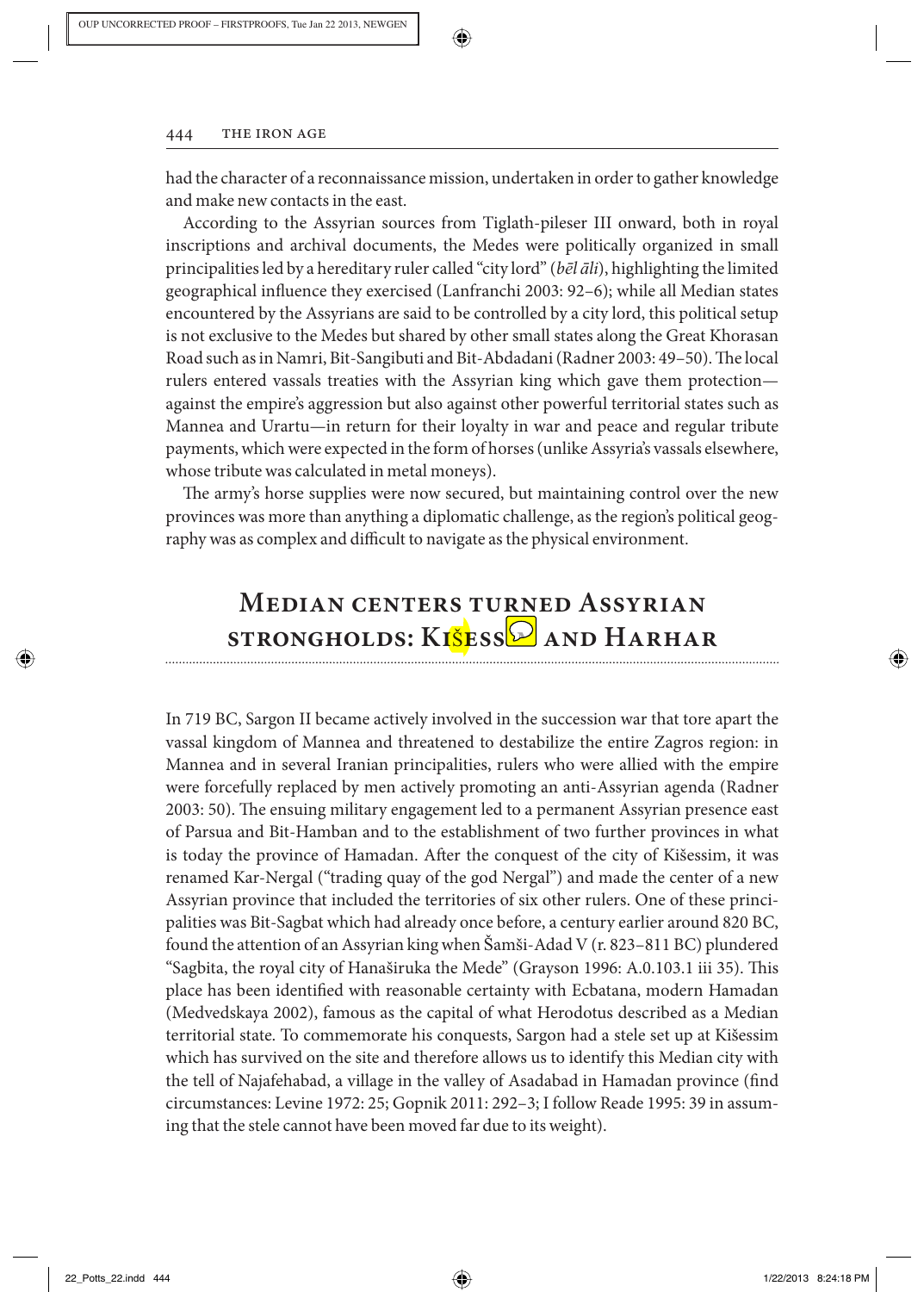

**figure 22.1** The Median fortress of Kišessim as depicted in Room 2 of Sargon II's palace at Dur- Š arrukin (mod. Khorsabad). Reproduced from P.-E. Botta and P. Flandin, *Monument de Ninive* , vol. 1, Paris, 1849, pl. 68bis.

The site of Najafehabad (34°46′59″ N, 48°04′55″ E) has never seen systematic excavations and it is therefore impossible to check the accuracy of the depiction that Sargon's stone masons created of the city (Fig. 22.1) as part of the wall decoration for his palace of Dur-Šarrukin (Albenda 1986: pls. 125–6). Identified by name, Kišessim is shown as a strongly fortified city with three rings of walls, all equipped with towers at regular intervals, protecting the upper town on the settlement mound, and a single wall with heavily fortified gates and towers surrounding the lower town in the plain. The topmost fortifications are decorated with pairs of deer antlers. Satellite imagery of Najafehabad as available on Google Earth (dated 5/7/2007) certainly suggests that the tell (180  $\times$  120 m) houses the ruins of a very substantial upper town, with the contours of the mound suggesting the triple fortification lines indicated by the Assyrian depiction, and the oval lower town  $(600 \times 300 \text{ m})$  is clearly discernable in the surroundings of the tell. Judging from the satellite image, only a few modern houses would seem to encroach onto the northern part of the lower town but as the villagers dig tunnels deep into the mound in order to stable their sheep and goats in winter (Gopnik 2011: 293) the site is likely to be less well preserved than the satellite image would suggest. Nevertheless, excavating at Najafehabad would most certainly reveal the remains of one of the most important Median centers of the eighth century BC and the subsequent Assyrian provincial capital city of Kar-Nergal.

 Sargon's troops continued their march to the Median stronghold of Harhar, which had been for the past four years in open contempt of an earlier treaty with Assyria by withholding the tribute after dethroning the pro-Assyrian city lord Kibaba. The city was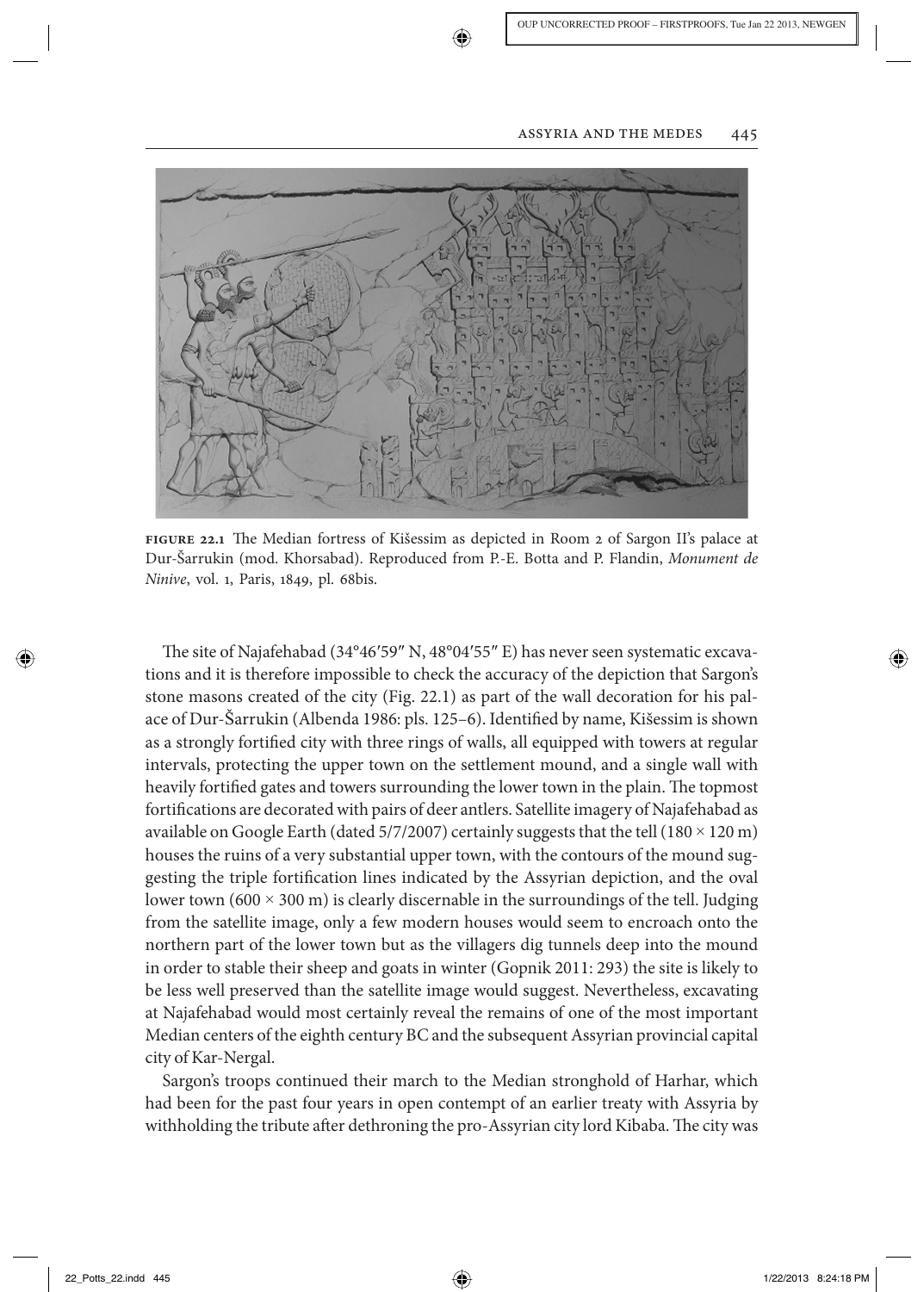

taken and renamed Kar-Šarrukin, "Sargon's trading quay." It was made the capital of a second new province that was made up of Harhar's territories and those of six other Median cities that had hitherto been under the ruler of their own city lords (Radner 2003: 50).

❀

Harhar has been traditionally identified with a city  $*Kar(a)$ har of the Ur III and Old Babylonian sources, but this reading has now been abolished in favor of Karakina (Wilcke 2006) and there is now even less reason to seek Harhar's location near Kermanshah, as advocated, for example, by Levine (1975: 120; 1990: 258; also Radner 2008: 57, to be corrected). Geographical considerations instead favor a location further east in the area of Nehavand and Malayer. The best candidate is Tepe Giyan, where remains of a fortified palatial building with distinctive Assyrian architectural elements, such as the typical decorated door-socket capstones, were excavated in Level I on the settlement mound (Ghirshman 1951: 72, 78; Reade 1995: 39–40 and pl. II). This is most likely the seat of the Assyrian provincial administration, the construction of which is discussed in some letters from the correspondence of Sargon II (Fuchs and Parpola 2001: nos. 84, 94). Tepe Giyan is located in the Nehavand valley in Hamadan province, 12 km west of the modern town of Nehavand (34°10'53" N, 48°14'38" E). When the French excavations started in 1931, the substantial tell covered an area of  $350 \times 150$  m and rose 19 m above the surrounding area but, during a visit in 2002, the present author found the high mound to be very badly disturbed. The results of the work undertaken in 2003 by a team led by Mehrdad Malekzadeh of Tarbiat Modares University (Tehran) have not yet been published. A lower town is attested in a letter to Sargon II mentioning building work on the "outer city wall" ( *dūru ša kidāni* ), parts of which needed to be accessed by boat for plastering (Fuchs and Parpola 2001: no. 94). This indicates that the city wall ran along the creek to the west of the high mound. Other than that, however, the intensive cultivation of the region and the modern settlement to the south of the tell make it difficult to trace the perimeter of this lower town.

Like Kišessim and some other Median fortresses, Harhar is depicted on the wall decoration for Sargon's palace at Dur-Sarrukin (Albenda 1986: pl. 112). Identified by name, a strongly fortified city is shown (Fig. 22.2) alongside a narrow river, which runs next to the outer wall (shown without towers)—this matches well the evidence of the Assyrian letter. A single inner wall, with two gates and towers at regular intervals, encircles the high settlement mound whose buildings are illustrated in considerable detail: in addition to a tree, there is a high-rising pillared structure and five tower-like buildings in different sizes. The biggest one is in part supported by a terrace built into the flank of the hill. A fire is burning on the roofs of this building and of the two others situated prominently at the top of the mound, possibly indicating the presence of fire temples comparable to that excavated at Nush-i Jan (see below).

The task of liaising with the new provinces in Iran fell again to the governor of Mazamua whose correspondence with Sargon concerns Bit-Hamban and Parsua and now also Kar-Nergal/Kišessim and Kar-Šarrukin/Harhar (Lanfranchi and Parpola 1990: nos. 199, 207, 226; Fuchs and Parpola 2001: no. 100). The distance from Mazamua (in or near modern Sulaymaniyah) to Harhar (Tepe Giyan) is 300 km as the crow flies,

⊕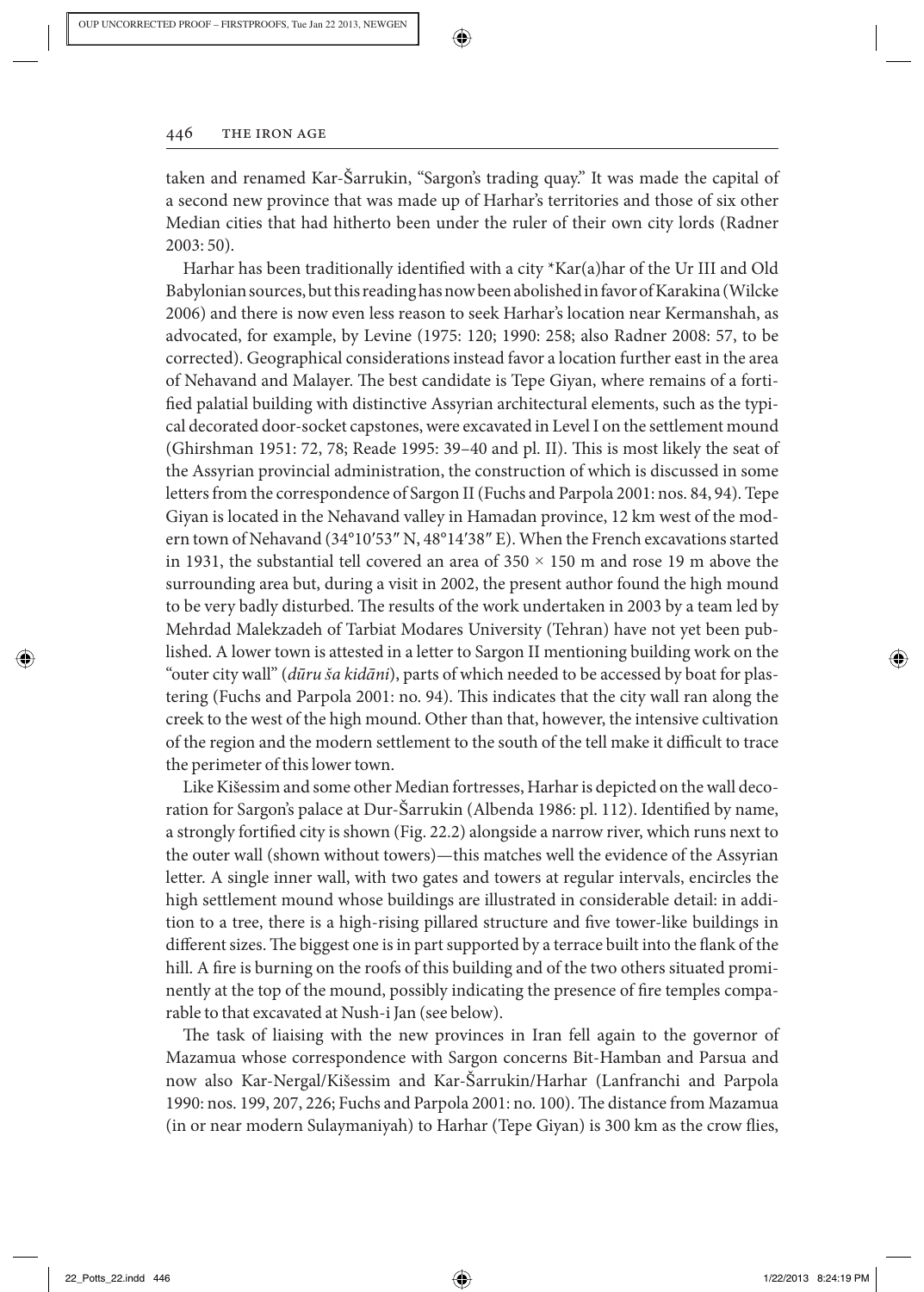

**figure 22.2** The Median fortress of Harhar as depicted in Room 2 of Sargon II's palace in Dur-Šarrukin (mod. Khorsabad). Reproduced from P.-E. Botta and P. Flandin, Monument de Ninive, vol. 1, Paris, 1849, pl. 55 (detail).

which although still considerable, is of course significantly shorter than the distance of 525 km that separates Harhar from the region of modern Mosul where Dur-Sarrukin and Nineveh are situated.

 Besides Najafehabad and Tepe Giyan, one other site in Iran has long been rumored to have yielded substantial Assyrian remains. This is Chogha Gavaneh, the settlement mound of Islamabad-e Gharb (formerly Shahabad) in Kermanshah province. However, the Akkadian cuneiform tablets unearthed in 1970 in a palatial building turned out to be from the early second millennium BC (Abdi and Beckman 2007) rather than Neo-Assyrian as previously reported (Kordevani 1971). While it is of course perfectly possible that this substantial but, due to its urban location, very badly damaged site was inhabited in the early first millennium there is at present no pressing reason to assume that there is an Assyrian occupation.

# **A family of Medes at Assur**

The situation in the two provinces Kar-Šarrukin and Kar-Nergal, which Sargon established in 716, was initially far from stable. This emerges very clearly from the king's correspondence with his governors and vassals in the area. For one, the Assyrian administration suffered from the effects of the unfamiliar and unforgiving weather conditions which slowed down building up the necessary infrastructure (Fuchs and Parpola 2001: nos. 85, 98, 100), and the twin horrors of snow and cold often cut off the new provinces from communication with central Assyria (e.g., Fuchs and Parpola 2001: no. 83). But local insurgence was the most pressing problem. Already in 715, the new provinces rose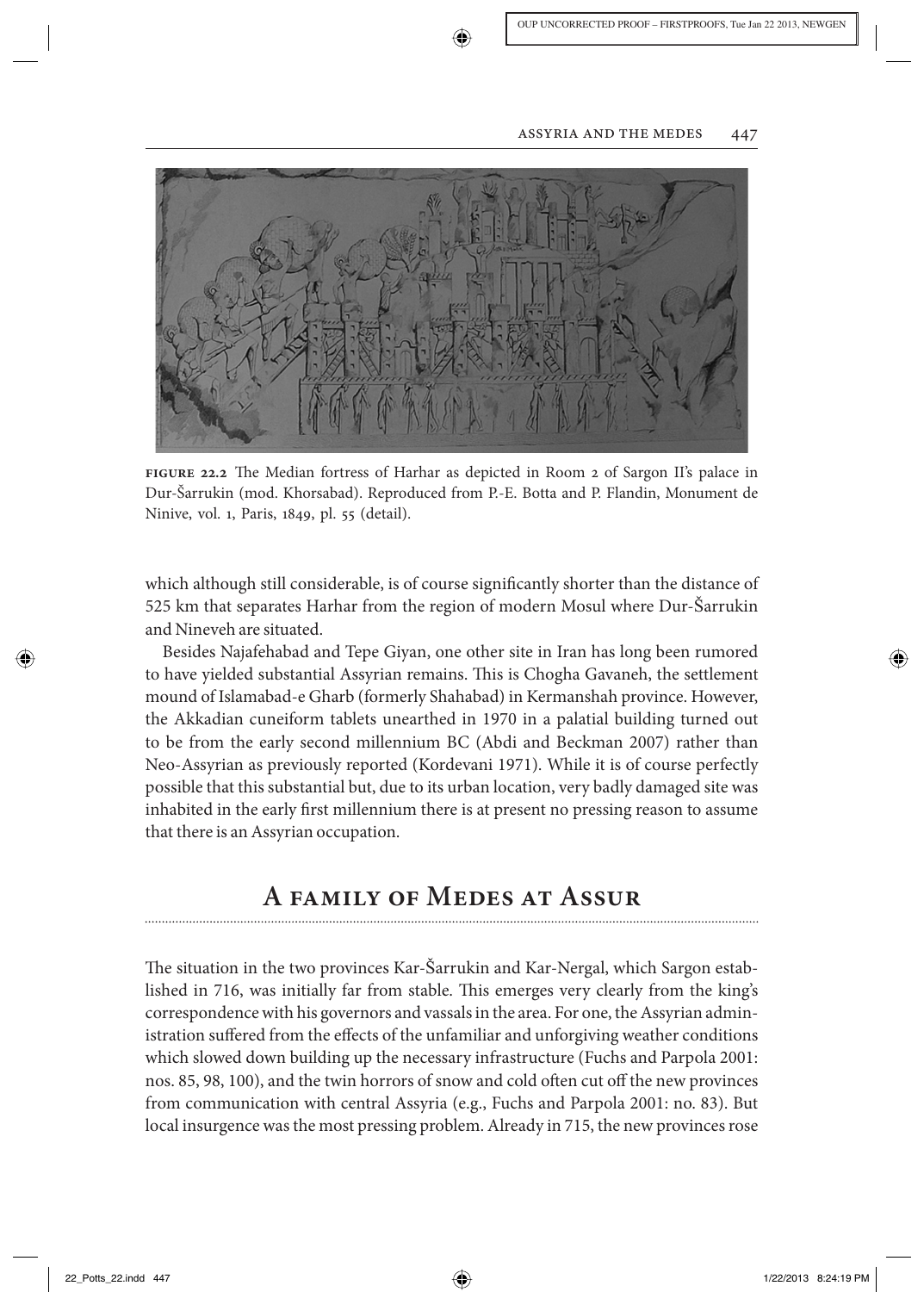

in rebellion on a scale that the local Assyrian officials were unable to contain. The imperial army had to return in order to regain control. The ensuing fighting was bloody and resulted, according to the inscriptions of Sargon II (Fuchs 1994: 108–9, 319: Khorsabad Annals 109–15; 210–11, 346–7: display inscription 64–5), in 4000 enemy warriors losing their heads and in the deportation of 4820 persons from the region. Some of them were brought to the city of Assur where people from Harhar and Hundir, the hinterland of Kišessim, are attested from the reign of Sargon II onward.

⊕

 One extended family from Hundir lived in the residential quarter situated within the monumental gateway leading into the northwestern part of Assur. The remains of their two adjoining houses were excavated and found reasonably well preserved as they were buried under the debris of the adjoining city wall, which collapsed at some point after Assur was conquered in 614 BC (Miglus 1999: 301: Haus 65 and Haus 66). The houses and especially the family's archive found there give us insight into the household and its social and economic standing, especially in the later seventh century BC ( Å kerman 1999–2001). This was a well-to-do family with members of three generations and their servants living together in two sizable, well-constructed houses of a surface of 240 and 320 m<sup>2</sup>. Unlike the Egyptians who came to Assur in 671, after Esarhaddon's conquest of Memphis and Thebes, and whose distinct cultural heritage, including names, deities, and material culture, is apparent in the surviving sources of the late seventh century, the Iranian deportees—who of course had arrived at Assur already two generations earlier—seem to have adopted an Assyrian lifestyle by that time: nothing recognizably Iranian was found in the remains of their houses and by then, the whole family used Assyrian names.

The men of the family held positions at the Aššur temple (as did most of the city's notables) since the reign of Sargon II but as their profession was called "Hundurean," after their place of origin, it is not immediately obvious to us what their actual occupation was. They worked with a certain type of textile (*massuku*), which Soden (1972: 619) tentatively—but unaware of the geographical connection with Iran—identified as a rug. If this is correct then we may perhaps credit these deportees from Western Iran with introducing to central Assyria the art of hand-knotting carpets with a pile, the oldest surviving examples of which are known from the fifth century BC burials of Pazyryk (Rudenko 1970). The family was also involved in overland trade (Radner 2007); the destination for their caravans is not mentioned in any of the surviving documents but as caravan staff were given contracts for seven to twelve months, which were to cover both legs of the trip, it is clear that these were long-distance journeys. Given the family's origins, it is the most likely assumption that they were trading with their former homeland in Iran.

 Although the surviving textual and material sources would initially seem to suggest that the Median deportees were thoroughly assimilated, maintaining their own distinct occupation (whatever its nature), whose designation invoked their native land, and also trading with the old country will have ensured that the Medes at Assur always preserved some part of their Iranian identity. Nothing in the sources informs us about their role in the Median assault on Assur or their fate after the conquest in 614. It is of course ↔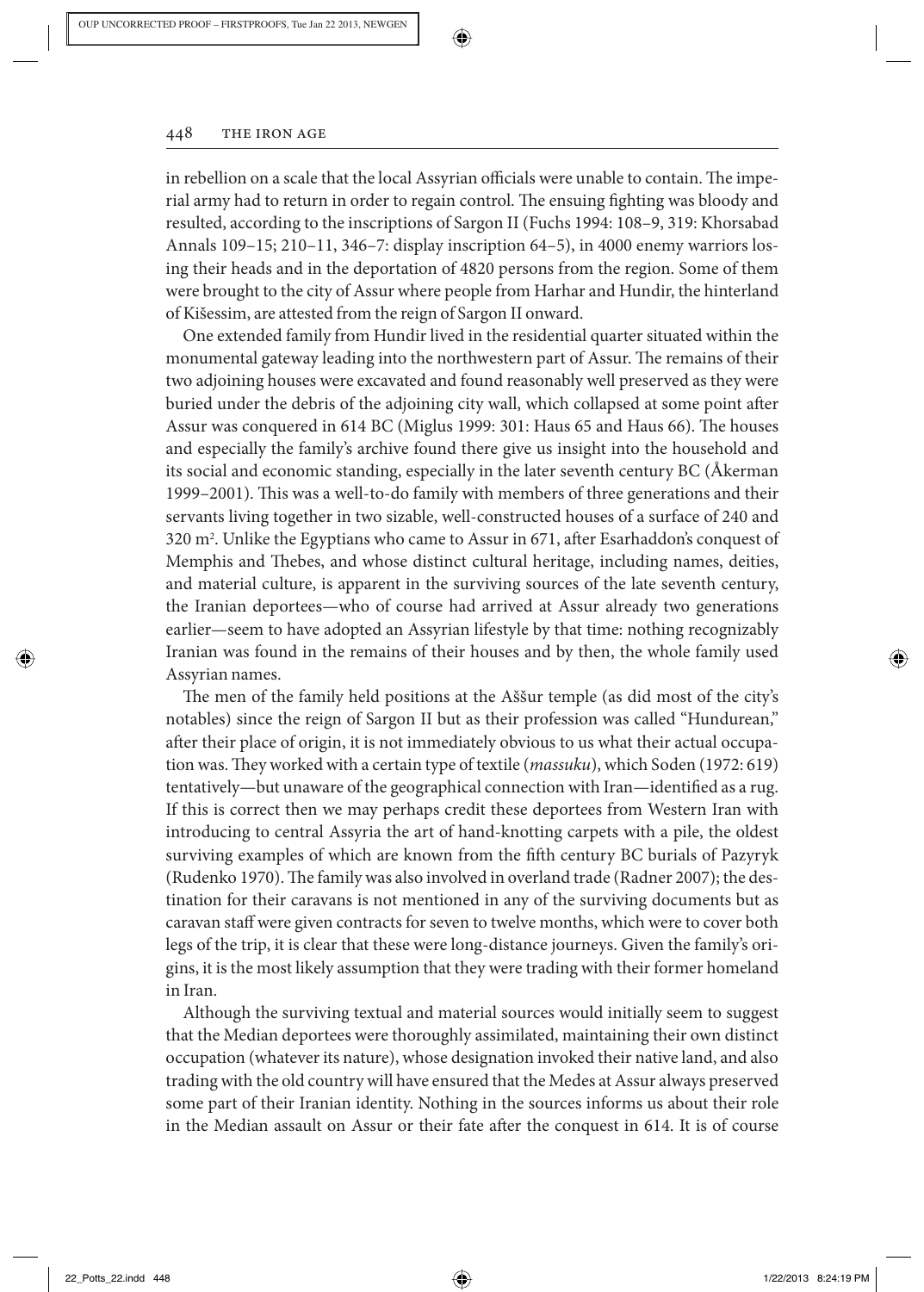tempting to link the swift Median success with the fact that Medes lived right next to one of the city's principal gates and were therefore in a prime position to help the besiegers enter the city. After all, it is otherwise surprising that the Medes succeeded so swiftly when the Babylonian army had failed to take Assur during its surprise attack in the previous year, especially as the city's fortifications and food reserves had been increased in anticipation of a further attack (Miglus 2000: 88–9). It is in any case clear that the Medes attacked Assur from the north and that the main assault on the city wall was staged in the close vicinity of the Hundureans' houses (at the Tabira Gate: Miglus 2000: 86–7); after the taking of the city, the ensuing lootings were centered on the northern part of the city, with its temples and palaces. But whether we see them in 614 BC as loyal Assyrian citizens or collaborators of the Median invaders, the attack of Cyaxares and his Median army (see below) happens to mark with the centennial of this family's arrival in the city of Assur as deportees from Hamadan province, 480 km to the east as the crow flies.

# **The Assyrian administration of the Iranian provinces**

 Let us turn our attention back to Western Iran. In all Iranian provinces, the Assyrian strategy was to maintain and strengthen the local dynasts and thereby ensure their cooperation. Rather than replacing them with Assyrian officials, a dual system was operated that established an Assyrian administration alongside the traditional local power structures, which were actively supported provided that the leaders swore allegiance to the empire (Radner 2003: 53; Lanfranchi 2003: 111–12). Despite ruling over people and areas formally considered part of the Assyrian provincial system the city lords were treated like vassal rulers and in an extraordinary concession to their influence, rather than being expected to come to central Assyria in order to pay homage and deliver tribute to the Assyrian king, the governors (and their troops) instead went out to meet with them and collected the all-important horses (Fuchs and Parpola 2001: xxviii–xxix). The loyalty oaths of the Iranian allies required more than just words and good intentions. Tiglath-pileser and his successors kept Medes and other Iranians at the royal court (Radner 2003: 44), and while these individuals will have enjoyed a luxurious lifestyle they of course served as hostages who guaranteed their communities' collaboration with their lives. Although usurpers tried on several occasions to gain political capital among the native population by agitating against the Assyrian occupation, this system proved to be successful as the local elites stood to gain much from their cooperation with the empire. Their political and economic status was enhanced, rather than damaged, by their association with the Assyrian king (Lanfranchi 2003: 116–17):

However, when the new Assyrian administrations were established in Kišessim and Harhar in 716 it took some time before the peaceful coexistence with the occupiers became the norm. As we have already heard, Sargon's army had to return to Iran in 715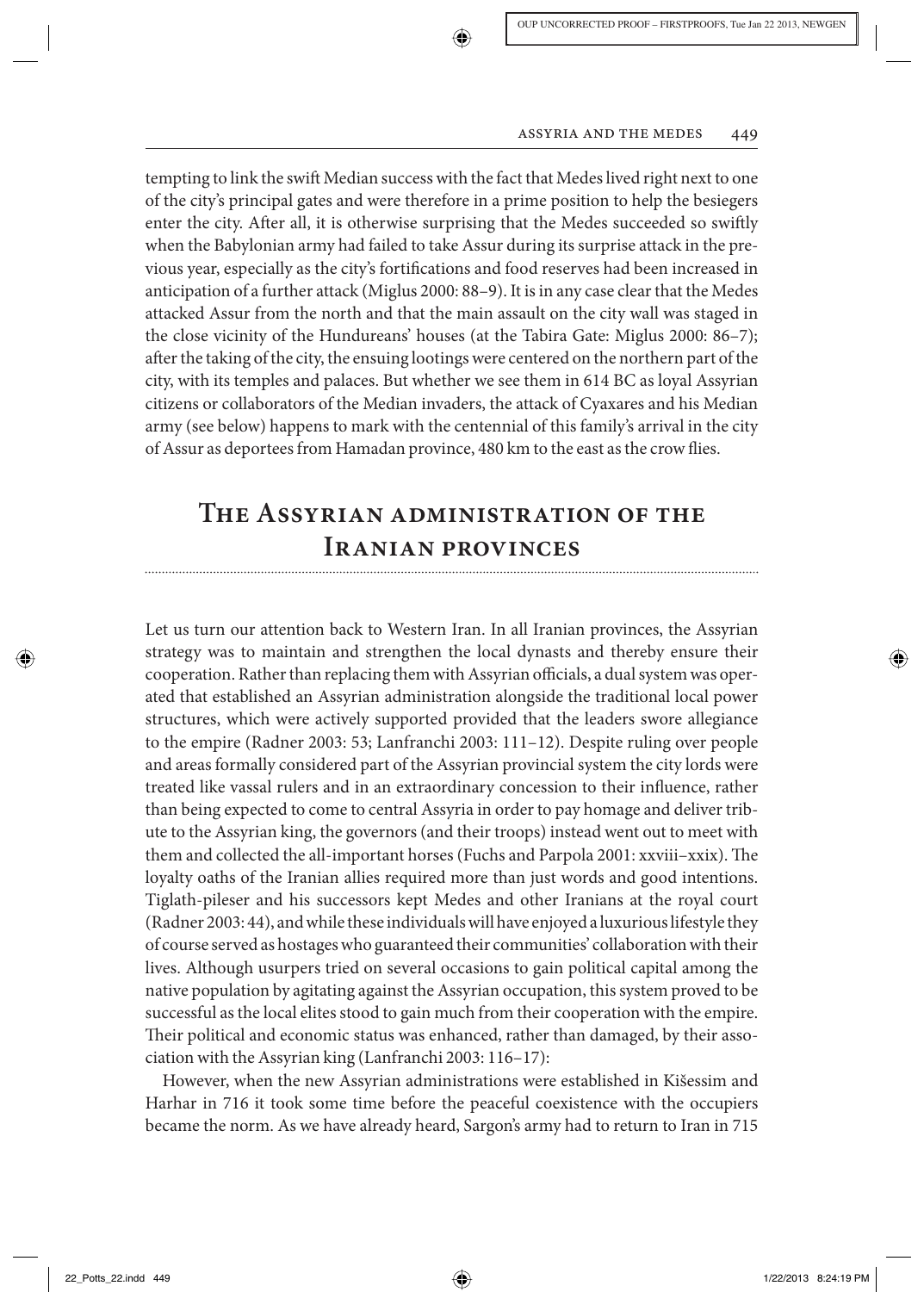#### 450 THE IRON AGE

to regain control over the rebelling regions. Once subdued, some of the most important Median strongholds were turned into Assyrian fortresses, sharing the fate reserved earlier only for the administrative centers Kišessim and Harhar.

⊕

One of these cities was Kišešlu, which was renamed Kar-Nabû<sup>"</sup> Trading quay of the god Nab $\hat{\mathbf{u}}$  after its conquest. This took place at some point before October 715 B $\epsilon$ as we know from a clay tablet found in Assur that documents the sale of a garden  $E$ Kar-Nab $\hat{u}$  on the 22nd day of the seventh month of the Assyrian calendar (Faist 2007: no. 15). The vendor is the Third Man of the chariot team of Emuq-Aššur, the Assyrian commander (*šaknu*) of Kar-Nabû, who had previously made him a present (*tidittu*) of this garden. The buyer's name is lost but the list of witnesses provides us with information on those present when the sale was agreed. The first and therefore highest-ranking witness is Šamaš-belu-u<mark>ṣ</mark>ur, identified as an "Assyrian magnate"; he was very probably the governor of Arzuhina at the time (and certainly in 710 BC when he serves as year eponym with that title), and he and his troops were therefore part of the imperial army dispatched to Iran. As Arzuhina adjoins the province of Mazamua in the southwest, this makes good sense from a logistical point of view. Kar-Nabu's commander Emuq-Aššur is the next witness, followed by the eunuch Tarditu-Aššur. The horse trader Ibû is listed after three witnesses without titles. Horse traders were part of the Assyrian army and oversaw the acquisition of horses for military purposes. The presence of all these witnesses makes it clear that although the document was found in Assur, the sale transaction was conducted in Western Iran, at the time the Assyrian military and administrative presence was established in Kišešlu. Replacing the treacherous local city lord as the highest-ranking official, Emuq-Aššur commanded the Assyrian garrison at Kišešlu. It is likely that the garden that he gifted to his Third Man had come into his possession when he took over from the disposed city lord. The volatile situation in Western Iran at that time may explain why the recipient of the gift would sell it on so quickly and with the explicit endorsement of Emuq-Aššur, who witnessed the sale. A professional soldier in active service will have had more use for silver in his pocket than a garden in need of regular care in order to yield fruit and profit, especially one in a war zone.

The Third Man's decision to sell his garden proved wise. The conflicts in the new provinces did not end with the war of 715 and the Assyrian army had to return in the following two years to assert the empire's control (Radner 2003: 53–5). But the strategy to leave the city lords locally in power, provided they accepted Assyrian sovereignty, eventually paid off and the dual system with the Assyrian provincial administration on the one hand and the local city lords on the other hand found an equilibrium that was profitable to both sides. After 713, the troubles subsided.

Kišešlu was one of six Median cities renamed by Sargon II as "Trading quay of (a god or king)," highlighting their importance in the overland trade. Sennacherib (r. 705–681) later followed his father's example and added another case to the list, giving it his own name. Kar-Nergal (Kišessim), Kar-Šarruken (Harhar), Kar-Nabû (Kišešlu), Kar-Sin (Qindau), Kar-Adad (Anzaria), Kar-Issar (Bit-Bagaia), and Kar-Sin-ahhe-eriba (Elenzaš) were all situated along the Great Khorasan Road and must have profited enormously from the rich trade between Mesopotamia and Central Iran and beyond. One

⊕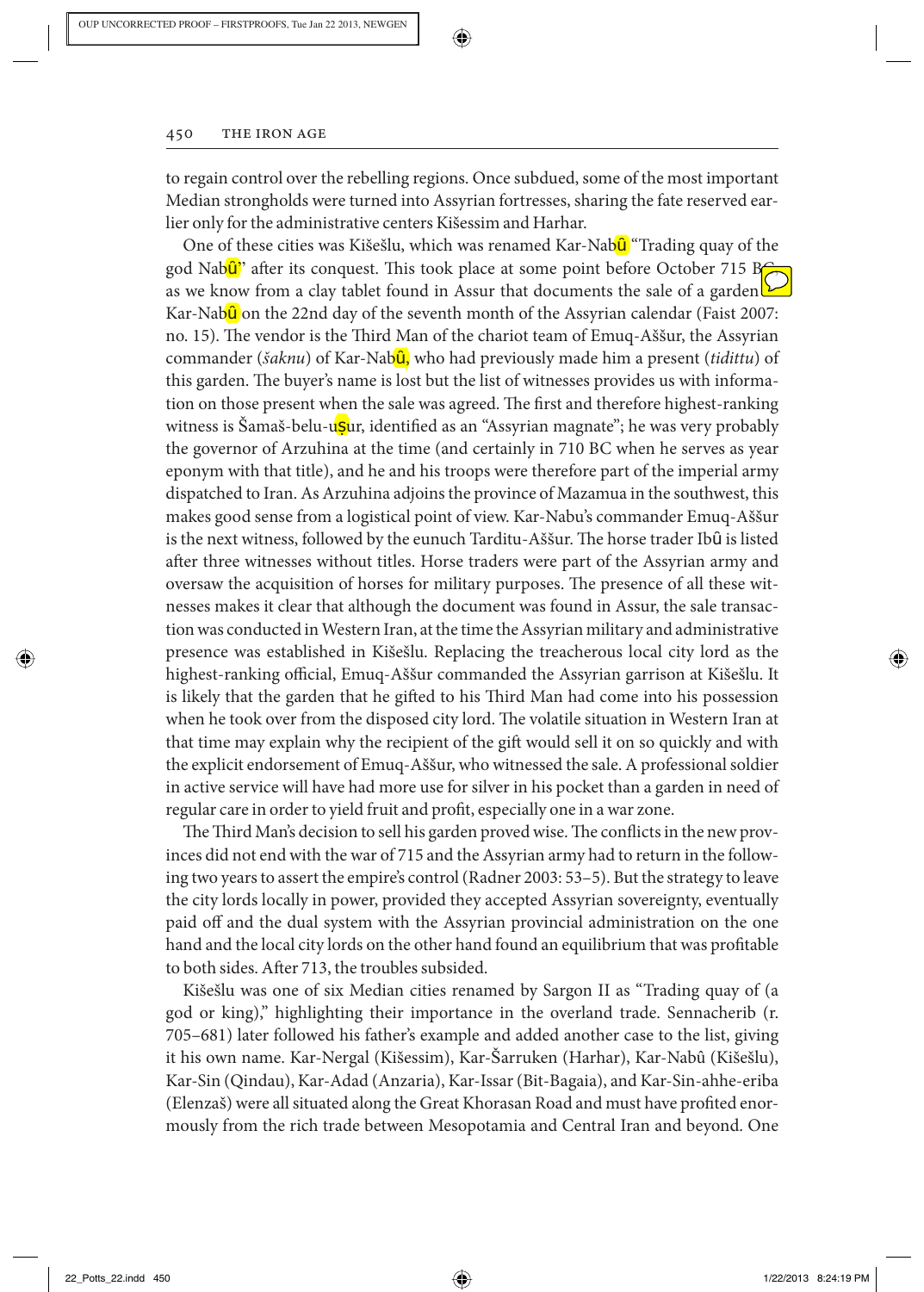can easily imagine how the heavily fortified strongholds, as we find them depicted in Sargon's palace, which control the narrow valleys that traverse the Zagros offered excellent opportunities to extract tolls from the passing caravans (Radner 2003: 51–2).

After observing the intensity with which Tiglath-pileser III and Sargon II devoted themselves to military actions in the Zagros Mountains, we see that Sennacherib, despite being active in the area, operated only on a very low-key level compared to his predecessors. The Iranian provinces were still under Assyrian control under the reign of Esarhaddon (r. 680–669 BC) as the extant sources and especially the so-called Oracle Queries, which sought divine guidance for imperial decision making (Starr 1990: nos. 41–73), demonstrate. But while these highlight that Medes but also Cimmerians, Scythians, and others in the region were perceived as a threat against the Assyrian administration the political situation, while as ever in constant flux, was stable enough for regular tribute-collecting campaigns to be undertaken as far east as Mount Bikni (see above) and the salt desert of Dasht-e Kavir (Radner 2003: 58–61): the Assyrian sources for Esarhaddon's reign clearly indicate that, as already in the mid-eighth century BC, the region around Tehran was considered Median.

The last mention of Medes in an official Assyrian inscription dates to *c*. 656 and describes how three city lords rebelled against Assurbanipal (r. 668– *c.* 627 BC), only to be punished by seeing their cities sacked before being brought to Nineveh before the king (Radner 2003: 61–2). Two Neo-Assyrian rock reliefs at Shikaft-i Gulgul (33°29'28" N,  $47^{\circ}27'40''$  E; discovered 1972) and nearby Heydarabad-e Mishkhas  $(33^{\circ}31'46''$  N, 46°34 ′ 24 ″ E; discovered 2009), both situated some 30 km southwest of the modern city of Ilam (Alibaigi et al. 2012: 37, pl. 4), may date to that time; the near identical depictions show the Assyrian king with five divine symbols but the inscription that accompanies the first relief is too poorly preserved to allow a secure identification with Assurbanipal. No further Assyrian sources are available that discuss the political situation in Western Iran and would allow us to bridge the forty-year gap before we see Cyaxares leading a unified Median army into what is today northern Iraq, allying with Nabopolassar of Babylon after the sack of Assur in 614 and succeeding in bringing down the Assyrian Empire with the fall of Nineveh in 612. Let us therefore turn to the archaeological exploration of Media itself.

### **The archaeology of Media**

The two best-known Median sites in Iran are Godin Tepe and Tepe Nush-i Jan where large-scale excavations were undertaken in 1965–1973 and 1967–1977, respectively. They share common architectural features (Gopnik 2011: 319–20) and the pottery is similar (Gopnik 2003: 253, 264).

Godin Tepe is situated in the valley of Kangavar in Kermanshah province (34°31'06" N, 48°04′06″ E). In its Level II.2 phase, the top of the ancient settlement mound was taken up by an impressive fortified citadel ( $120 \times 50$  m; Fig. 22.3), which was constructed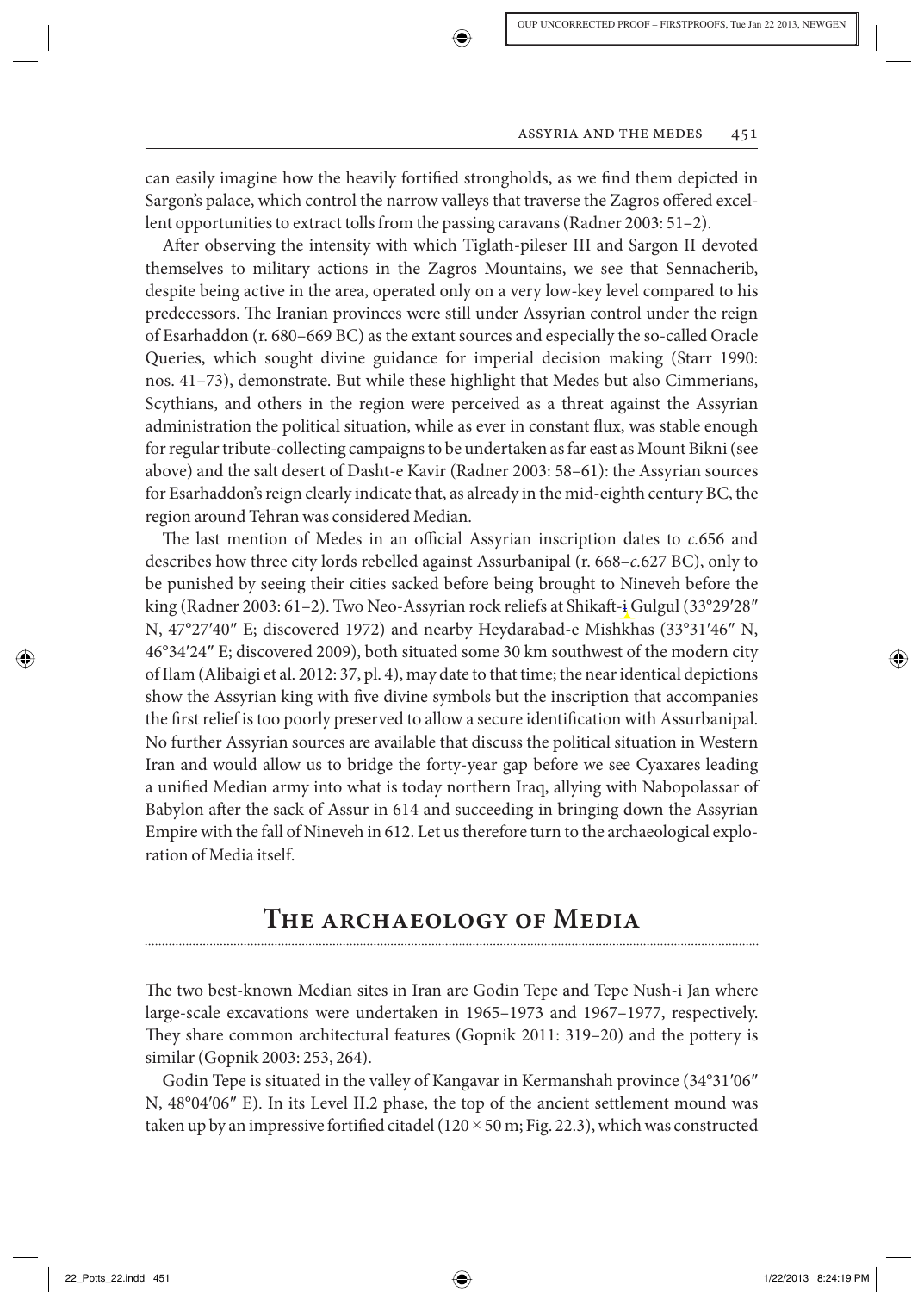452 THE IRON AGE



❀

**figure 22.3** Plan of the citadel of Godin Tepe during building phase II: 2. Reproduced from Gopnik 2011: 304, fig. 7.7, with kind permission of Hilary Gopnik, Emory University.

in four consecutive building stages and consisted of three columned halls, an enormous kitchen with three huge hearths, and very substantial storage vaults (Gopnik 2011: 302– 322). At some point in the mid-seventh century BC, as suggested by the radiocarbon analysis of charcoal excavated in the firebox of one of the kitchen hearths (Gopnik 2011: 343–5), the imposing fortress was peacefully abandoned by its inhabitants. Before that it certainly served as the seat of the Median city lord in control of the Kangavar valley but what was his territory's name?

 Godin Tepe lies halfway between the Assyrian provincial capitals of Kar-Nergal/ Kišessim (Najafehabad), situated further upstream of the Sarab Kangavar river, and Kar-Šarrukin/Harhar (Tepe Giyan), which is reached by following the river to its confluence with the Gamasiyab and then by tracking that river upstream. A possible candidate for identification with Godin Tepe is Araziaš (Aranzešu), which is located somewhere between Sagbita (Hamadan) and Harhar according to the Assyrian records (Grayson 1996: 68: l. 121 [Shalmaneser III, r. 858–824 BC]; 186–7: III 27–44 [Šamši-Adad V, r. 823–811 BC]; 212: l. 6 [Adad-nerari III, r. 810–783 BC]). Only from the reign of Sargon II is Arazia i explicitly designated as a Median principality controlling a region called the Upper Riverland ( *nartu elitu* ); it is one of the territories assigned to the new province of Harhar (Radner 2003: 50). Godin Tepe's identification with Araziaš is attractive also because the sources suggest that there was never any permanent Assyrian presence established at the site: its city lord is still attested under Esarhaddon (Starr 1990: no. 73).

 Tepe Nush-e Jan lies further to the east in the valley of Malayer in Hamadan province (34°21 ′ 55 ″ N, 48°38 ′ E). Excavations there have yielded the extremely well-preserved ruins of a tower-like temple that was erected on the highest point of a prominent rock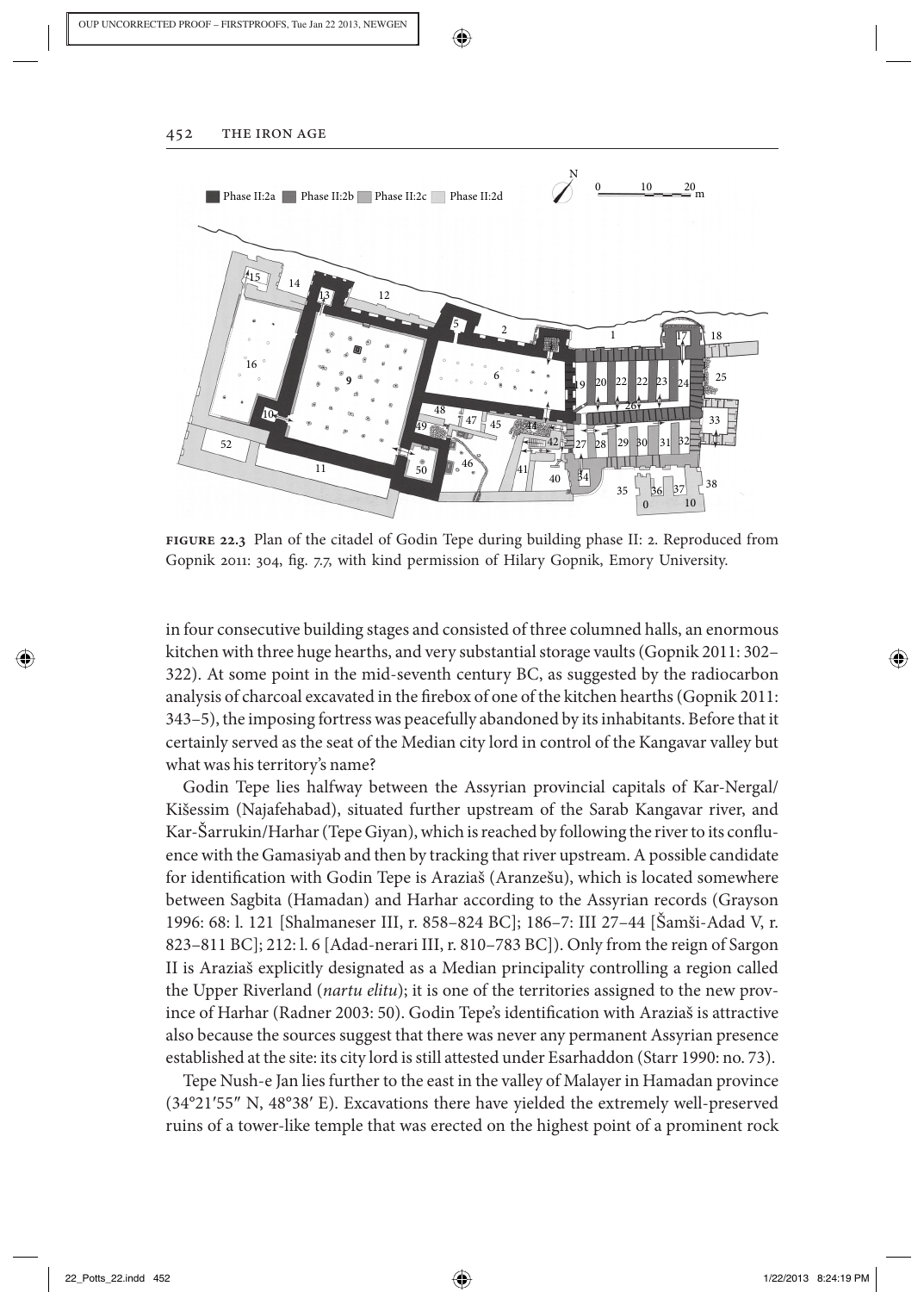outcrop and held a freestanding altar with a fire bowl (Stronach and Roaf 2007: 212). Gradually, the so-called Central Temple was surrounded by additional buildings, including a second temple, a heavily fortified structure, and a columned hall, that were with the help of walls and arches combined into a coordinated building ensemble (Stronach and Roaf 2007: 203-9). Small finds, including a hoard of silver currency, make it certain that the citadel was in use in the seventh century BC (Curtis 2005) but beyond that, establishing the absolute chronology of the site remains difficult. At some point, the citadel and its buildings were systematically filled up with stones and bricks, creating a high terrace platform which, if it was indeed intended to serve as the base of a successor to the now-entombed Central Temple, does not seem to have ever been used for that purpose (Stronach and Roaf 2007: 171–6, 216–17). Why this enormous amount of labor was undertaken in the first place remains tantalizingly unclear.

 Pottery parallels with Godin Tepe and Tepe Nush-e Jan in Level II of Tepe Baba Jan near Nurabad in Lurestan province (34°01 ′ 14 ″ N, 47°56 ′ 01 ″ E; Levine 1987: 234–5, 238) suggest the possibility that the small fortified manor excavated there (Goff 1977) may have served as the residence of a minor Median city lord.

 We have already highlighted that according to the Assyrian sources, the Medes controlled the region of Tehran and this was recently confirmed by the results of the excavations of Tepe Ozbaki at Nazarabad in Tehran province (35°58'47" N, 50°35'11" E; Madjidzadeh 2001) that began in 1998. On the top of the settlement mound the ruins of a fortress came to light whose architecture and pottery finds offer close parallels to those of Godin Tepe and Tepe Nush-e Jan (Stronach 2003: 237–40), both situated at a distance of some 250 km as the crow flies: the fortress of Tepe Ozbaki is certainly a Median site and, who knows? perhaps even one of the Median principalities mentioned in the accounts of Tiglath-pileser III and Esarhaddon (Radner 2003: 49, 58–9) about their campaigns deep into the eastern territories of the Medes.

### **Instead of conclusions**

 What remains to be addressed is the elephant in the room—Herodotus' account of the early history of the Medes in the first book of the *Histories*. The Greek historian credits one Deioces with uniting the six Median tribes and thereby founding a Median empire, with Ecbatana (Hamadan, see above) as its capital; the Medes supposedly elected him to be their king, and Herodotus then traces Median history until the sixth century BC. According to Herodotus, the Median state reached as far west as the River Halys in Central Anatolia. Yet so far, contemporary evidence for a unified Median state in the eighth and seventh centuries has proven to be elusive. Excavations in sites such as Nush-e Jan, Baba Jan, and Godin Tepe support the idea of small independent states centered on fortresses controlling the region and passage through it, which emerges so clearly from the Assyrian sources. On the other hand, archaeological evidence for a unified Median state stretching from Iran to Inner Anatolia is conspicuously lacking while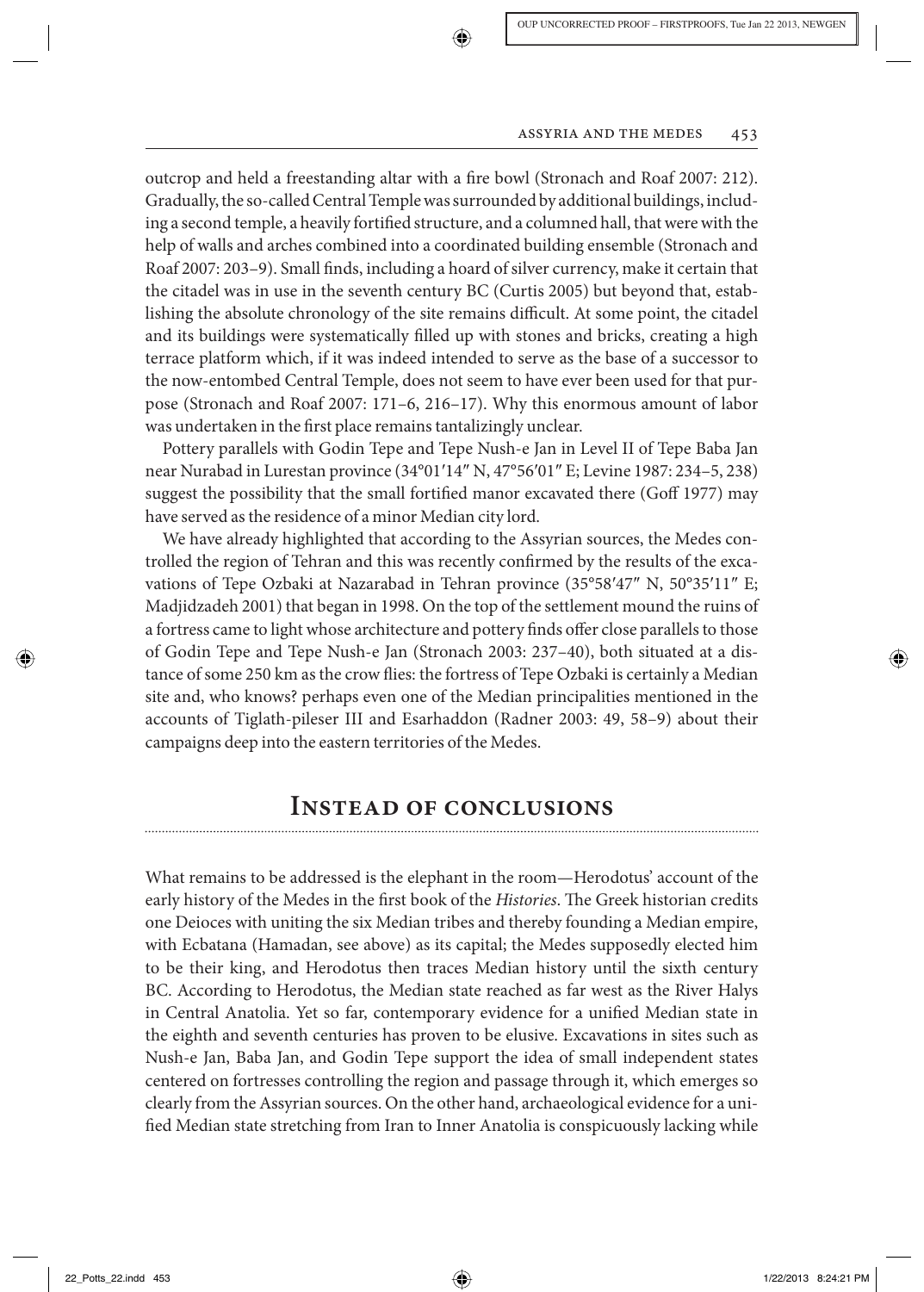

the Assyrian sources fail to back up any part of Herodotus' account on the genesis of such a state. Recent scholarship therefore prefers to see Herodotus' Medikos Logos as largely fictitious and cautions against its use as a historical source for the history of the Medes (cf. Waters 2005: 517–18).

 Although the Assyrian sources and the archaeological evidence emphasize the political plurality of the Median (and non-Median) principalities in Iran, the testimony of the Babylonian Chronicles leaves of course no doubt that Cyaxares conquered Assyria at the head of a Median army that stayed united under his leadership for at least six years (Grayson 1975: 90–96: Chronicle 3). Whatever led to him being recognized as the "king of the Medes" by 615 BC remains tantalizingly unclear from the available sources (Liverani 2003: 6–7) although there is a possibility that the seemingly peaceful abandonment of Godin Tepe was the result of fundamental changes in the political organization of the Medes (Gopnik 2011: 345). Some answers at least could be reasonably expected to result from further exploration of Najafehabad and Tepe Giyan, where a clearer understanding of the end of the Assyrian occupation could offer a fresh perspective on the consolidation of Cyaxares' power. But the Medes' invasion of Assyria aside, it is important to remember that even less is known about the period from 610 to 550 BC, when Cyrus of Persia successfully replaced the Median king Astyages as the overlord of Iran (Liverani 2003: 7–9; Jursa 2003: 170–71 for the scarce Babylonian sources).

Our brief survey of the interaction between Assyrians and Medes in the early first millennium BC has left us with many uncertainties and open questions surrounding a crucial period of Iranian history. Reason enough, surely, to hope for an intensification of the archaeological fieldwork to be undertaken on the settlement mounds along the Iranian stretches of the Silk Route.

#### **References**

- Abdi, K., and G. M. Beckman. 2007. An early second-millennium cuneiform archive from Chogha Gavaneh, western Iran. *JCS* 59: 39-91.
- Åkerman, K. 1999–2001. The "Aussenhaken Area" in the city of Assur during the second half of the 7th century BC. *SAAB* 13: 217-72.
- Albenda, P. 1986. *The palace of Sargon King of Assyria*. Paris: Éditions Recherche sur les Civilisations.
- Alibaigi, S., A.-M. Shanbehzadeh, and H. Alibaigi. 2012. The discovery of a Neo-Assyrian rock-relief at Mishkhas, Ilam Province (Iran) . *IrAnt* 47 : 29–40 .

Borger, R. 1996. Beiträge zum Inschriftenwerk Assurbanipals. Wiesbaden: Harrassowitz.

- Curtis, J. 2005. The material culture of Tepe Nush-i Jan and the end of the Iron Age III period in Western Iran. *IrAnt* 40: 233-48.
- Faist , B. 2007 . *Alltagstexte aus neuassyrischen Archiven und Bibliotheken der Stadt Assur* . Wiesbaden: Studien zu den Assur-Texten 3.

Fuchs, A. 1994. *Die Inschriften Sargons II. aus Khorsabad*. Göttingen: Cuvillier.

Fuchs, A., and S. Parpola. 2001. *The correspondence of Sargon II, Part III: Letters from Babylonia* and the eastern provinces. Helsinki: SAA 15.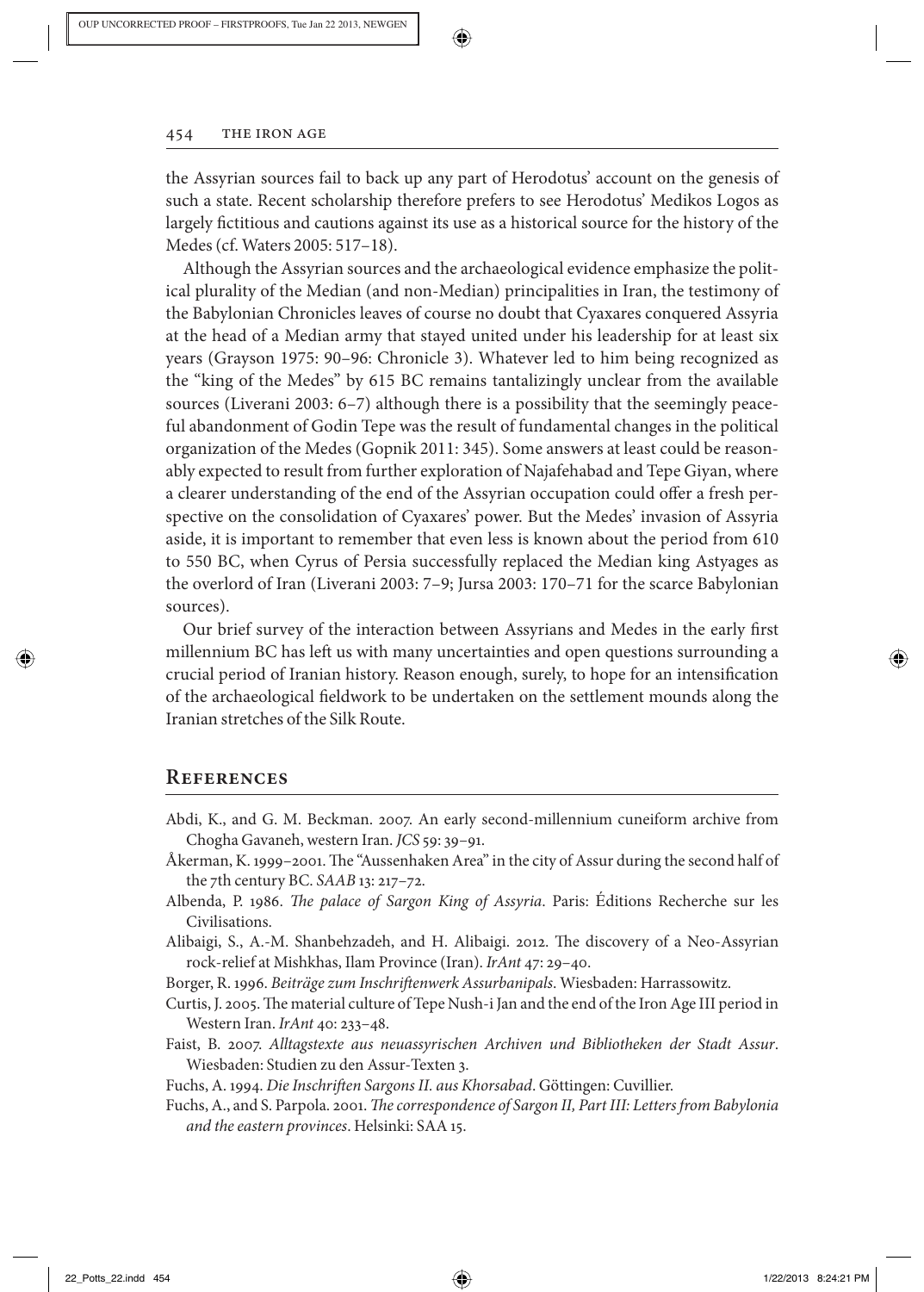Ghirshman, R. 1951. *L'Iran, des origines à l'Islam*. Paris: Payot.

- Goff, C. 1977. Excavations at Baba Jan: The architecture of the east mound, Levels II and III. *Iran*  $15:103 - 40.$
- Gopnik, H. 2003. The ceramics from Godin in the late 7th to the early 5th centuries BC. CE:  $249 - 67$ .
- ——— . 2011 . Th e Median citadel of Godin Period II . *OHR* : 285–364 .

Grayson, A. K. 1975. *Assyrian and Babylonian chronicles*. Locust Valley: TCS 5.

——— . 1996 . *Assyrian rulers of the early fi rst millennium BC, II (858–745 BC).* Toronto : RIMA 3 .

Hassanzadeh, Y., and H. Mollasalehi. 2011. New evidence for Mannean art: An assessment of three glazed tiles from Qalaichi (Izirtu). *EP*: 407-17.

- Jursa , M. 2003 . Observations on the problem of the Median "Empire" on the basis of the Babylonian sources. CE: 169-79.
- Kordevani, M. 1971. Les fouilles de Tchoga Gavaneh. *Bastan Chenassi va Honar-e Iran* 7-8: 30–35 (French), 36–71 (Persian).
- Kroll, S., and K. Radner. 2006. Ein Bronzedolch des Simbar-Šipak von Babylon (1025-1008 v. C.): Überlegungen zu Waffenweihungen im Vorderen Orient. ZA 96: 105–14.
- Lanfranchi, G. B. 2003. The Assyrian expansion in the Zagros and the local ruling elites. CE:  $79 - 118.$
- Lanfranchi, G. B., and S. Parpola. 1990. *The correspondence of Sargon II, Part II: Letters from the* northern and northeastern provinces. Helsinki: SAA 5.
- Levine, L. D. 1972. *Two Neo-Assyrian stelae from Iran*. ROMAAOP 23.
- ——— . 1975. <mark>Harb</mark>ar. *RlA* 4: 120–21.<br>1987 The Iron Age, 4WL 22
- . 1987. The Iron Age. *AWI*: 229–50.
- ——— . 1990 . M ā h ī da š t . *RlA* 7 : 256–8 .

Liverani, M. 2003. The rise and fall of Media. CE: 1-12.

Luukko, M. in press. *The Nimrud letters: The correspondence of Tiglath-pileser III and Sargon II from Calah.* Helsinki: SAA 19.

- Madjidzadeh Y. 2001. Les fouilles d'Ozbaki (Iran). Campagnes 1998–2000. Paléorient 27:  $141 - 5.$
- Medvedskaya , I. N. 2002 . Were the Assyrians at Ecbatana? *Journal of Kurdish Studies* 16 : 45–57 .

 Miglus , P. A. 1999 . *St ä dtische Wohnarchitektur in Babylonien und Assyrien* . Mainz : Baghdader Forschungen 22.

—. 2000. Die letzten Tage von Assur und die Zeit danach. *Isimu* 3: 85–100.

Miglus, P. A., U. Bürger, M. Heil, and F. M. Stepniowski. 2011. Ausgrabung in Bakr Awa 2010. *ZOA* 4: 136-74.

Radner, K. 2003. An Assyrian view on the Medes. *CE*: 37-64.

- ——— . 2007 . Hired labour in the Neo-Assyrian empire . *SAAB* 16 : 185–226 .
- ——— . 2008 . Provinz: Assyrien . *RlA* 11 : 42–68 .

Reade, J. E. 1978. Kassites and Assyrians in Iran. *Iran* 16: 137-43.

——— . 1995 . Iran in the Neo-Assyrian period . *N-AG* : 31–42 .

- Rudenko, S. I. 1970. *Frozen tombs of Siberia: The Pazyryk burials of Iron Age horsemen*. London: Dent.
- Soden , W. von. 1972 . *Akkadisches Handw ö rterbuch* , vol. 2. Wiesbaden : Harrassowitz .

Starr, I. 1990. *Queries to the Sungod: Divination and politics in Sargonid Assyria. Helsinki: SAA 4.* 

Stronach, D. 2003. Independent Media: Archaeological notes from the homeland. *CE*: 233-48.

Stronach, D., and M. Roaf. 2007. *Nush-i Jan I: The major buildings of the Median settlement*. London/Leuven: British Institute of Persian Studies and Peeters.